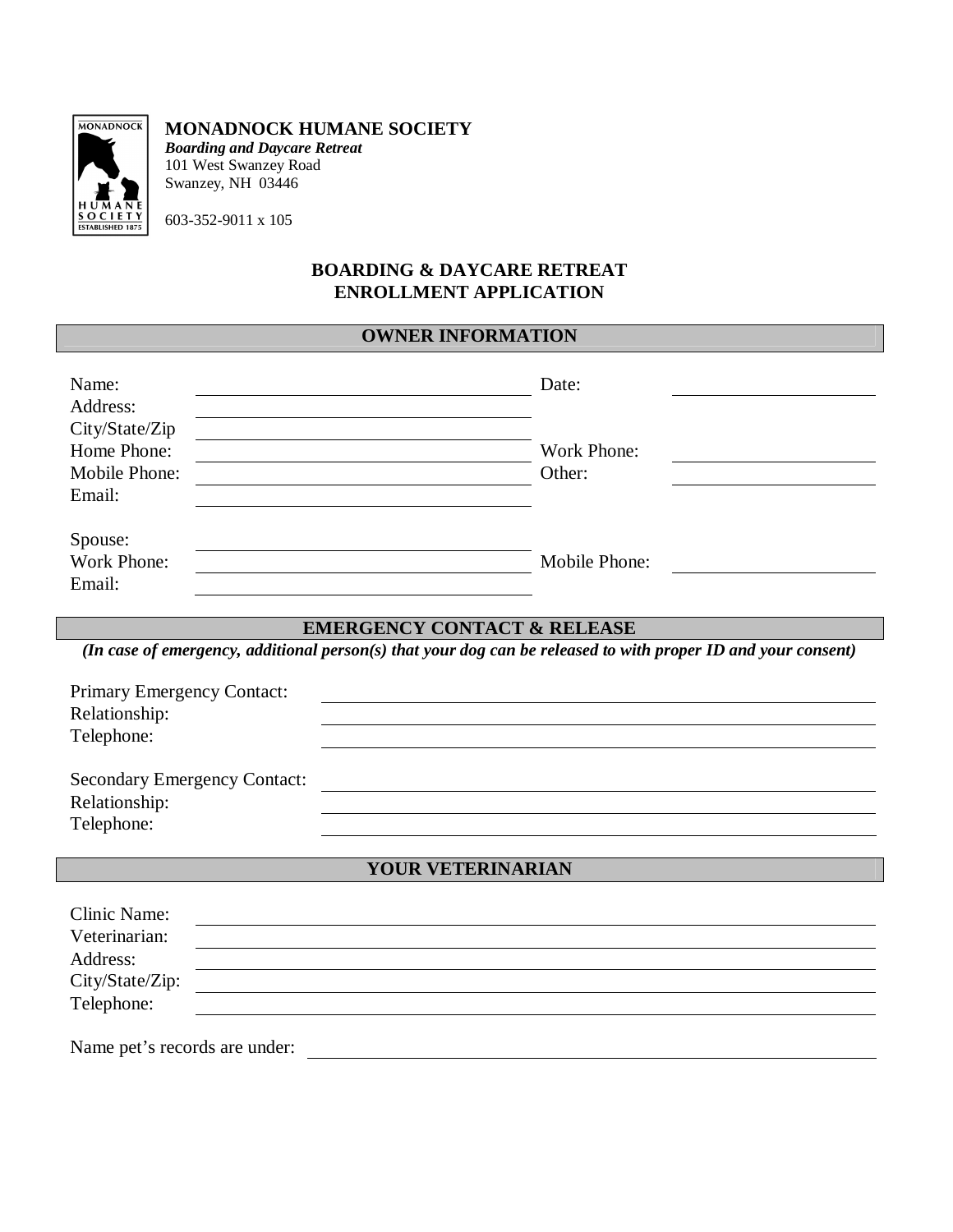# **PET INFORMATION**

| Pet's Name:<br>How long owned:<br>Date of Birth (if known):<br>Age:<br>Spayed/Neutered*: $\Box$ Y $\Box$ N Microchip: #<br>Gender: $\Box$ M<br>$\Box$ F<br>Description (color and markings):                                                                                                                                               | Breed / Mix:<br>Where obtained:<br>Weight:<br>Obtained by:                                                 |  |  |  |
|--------------------------------------------------------------------------------------------------------------------------------------------------------------------------------------------------------------------------------------------------------------------------------------------------------------------------------------------|------------------------------------------------------------------------------------------------------------|--|--|--|
|                                                                                                                                                                                                                                                                                                                                            |                                                                                                            |  |  |  |
| *dogs over 7 months of age must be spayed/neutered to participate in daycare<br><b>HEALTH &amp; VACCINATIONS</b>                                                                                                                                                                                                                           |                                                                                                            |  |  |  |
|                                                                                                                                                                                                                                                                                                                                            |                                                                                                            |  |  |  |
|                                                                                                                                                                                                                                                                                                                                            | All dogs MUST be in good health and free from any communicable conditions                                  |  |  |  |
| Please list the dates of the following vaccinations:<br>Rabies:<br>Distemper/Parvo:<br><u>and the company of the company of the company of the company of the company of the company of the company of the company of the company of the company of the company of the company of the company of the company of the com</u><br>Bordetella: | Next Due:<br><b>Next Due:</b><br><b>Next Due:</b>                                                          |  |  |  |
| Flea & Tick Preventative:                                                                                                                                                                                                                                                                                                                  | Proof of the above vaccinations are REQUIRED from your Veterinarian to participate in daycare<br>Next Due: |  |  |  |
|                                                                                                                                                                                                                                                                                                                                            | All dogs MUST be free of fleas and on current flea preventative to participate in daycare                  |  |  |  |
| What brand of food does your dog eat?<br>Do you want your dog to be fed while at daycare:<br>Feeding instructions (include amount & how often):<br>Additional feeding instructions:                                                                                                                                                        | $\Box$ Y<br>$\Box$ N<br>$Cup(s)$ Dry<br>Canned<br>$\Box$ AM $\Box$ Noon $\Box$ PM                          |  |  |  |
| What medication(s) is your dog currently taking?                                                                                                                                                                                                                                                                                           |                                                                                                            |  |  |  |
| Will s/he require medication during their stay?                                                                                                                                                                                                                                                                                            | $\Box$ N; if <b>yes</b> , please describe below:<br>$\Box$ Y                                               |  |  |  |
| List any allergies or special dietary needs:                                                                                                                                                                                                                                                                                               |                                                                                                            |  |  |  |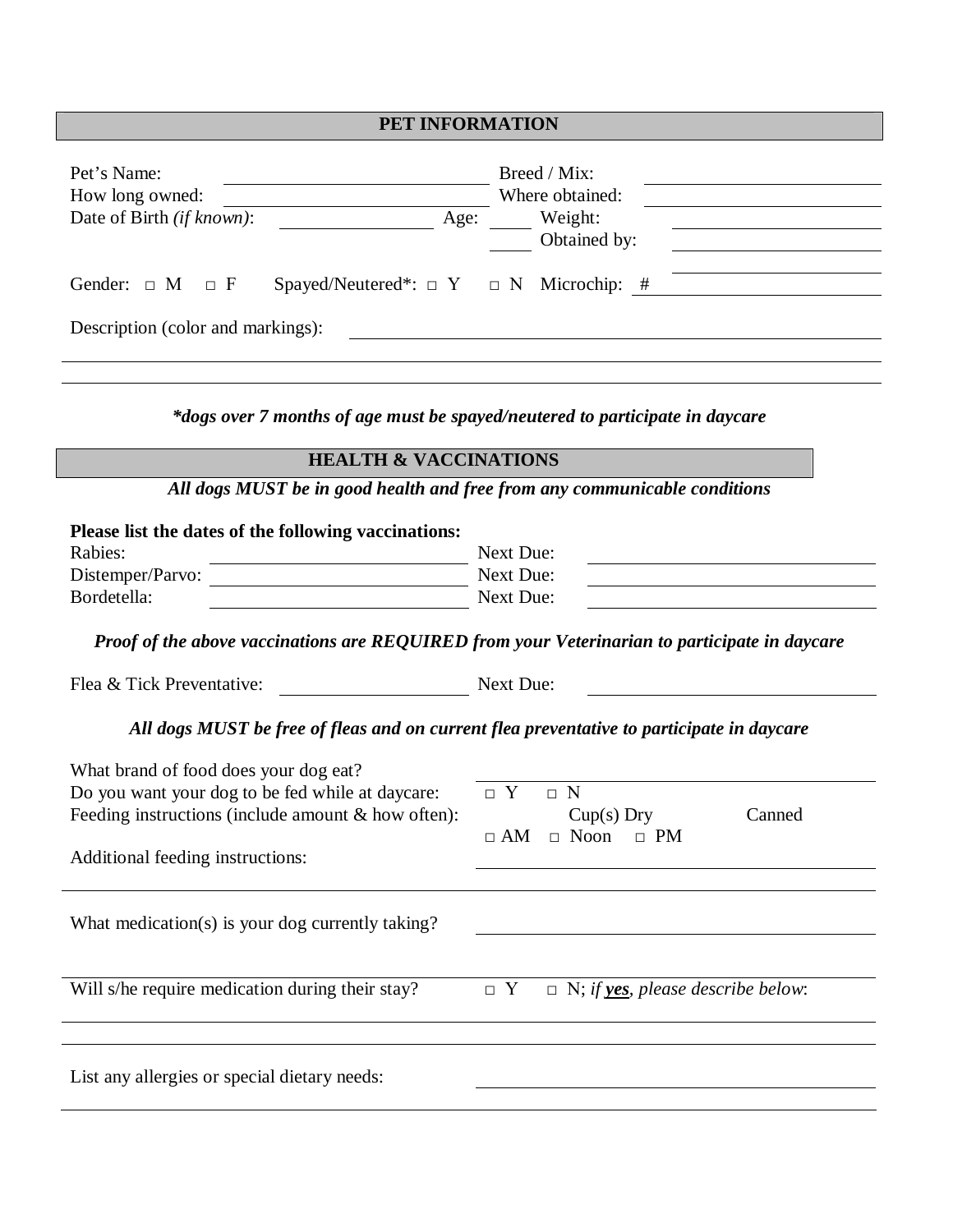Describe any physical problems your dog has, such as deafness, blindness, epilepsy, arthritis, hip or other joint problems:

|                                                                                                                                                                                                                                | What sensitive areas on your dog's body does s/he <b>NOT</b> like touched?                        |              |
|--------------------------------------------------------------------------------------------------------------------------------------------------------------------------------------------------------------------------------|---------------------------------------------------------------------------------------------------|--------------|
| What does our dog do when you attempt to touch those areas?                                                                                                                                                                    |                                                                                                   |              |
|                                                                                                                                                                                                                                |                                                                                                   |              |
|                                                                                                                                                                                                                                | Does your dog need to be muzzled at the veterinarian? $\Box$ $Y \Box N$ ; if yes, please explain: |              |
|                                                                                                                                                                                                                                |                                                                                                   |              |
|                                                                                                                                                                                                                                |                                                                                                   |              |
| What does your dog do when you:                                                                                                                                                                                                |                                                                                                   |              |
|                                                                                                                                                                                                                                |                                                                                                   |              |
|                                                                                                                                                                                                                                |                                                                                                   |              |
|                                                                                                                                                                                                                                | <b>Clip his/her nails:</b>                                                                        |              |
|                                                                                                                                                                                                                                | $\Box$ Enjoys $\Box$ Scared $\Box$ Tolerates<br>$\Box$ Growls $\Box$ Snaps $\Box$ Bites           |              |
|                                                                                                                                                                                                                                | $\Box$ Never trimmed nails                                                                        |              |
|                                                                                                                                                                                                                                |                                                                                                   |              |
|                                                                                                                                                                                                                                |                                                                                                   |              |
|                                                                                                                                                                                                                                |                                                                                                   |              |
| <b>Bath/Brush him/her:</b><br>$\Box$ Enjoys $\Box$ Scared $\Box$ Tolerates<br>$\Box$ Growls $\Box$ Snaps $\Box$ Bites<br>$\Box$ Never had a bath<br><b>Clean his/her ears:</b><br>$\Box$ Enjoys $\Box$ Scared $\Box$ Tolerates | <b>Wipe his/her feet:</b><br>$\Box$ Enjoys $\Box$ Scared $\Box$ Tolerates                         |              |
| $\Box$ Growls $\Box$ Snaps $\Box$ Bites                                                                                                                                                                                        | $\Box$ Growls $\Box$ Snaps                                                                        | $\Box$ Bites |
| $\Box$ Never cleaned ears                                                                                                                                                                                                      | $\Box$ Never wiped feet                                                                           |              |

□ Growls □ Snaps □ Bites □ Never administered eye meds

Notes: \_\_\_\_\_\_\_\_\_\_\_\_\_\_\_\_\_\_\_\_\_\_\_\_\_\_\_\_\_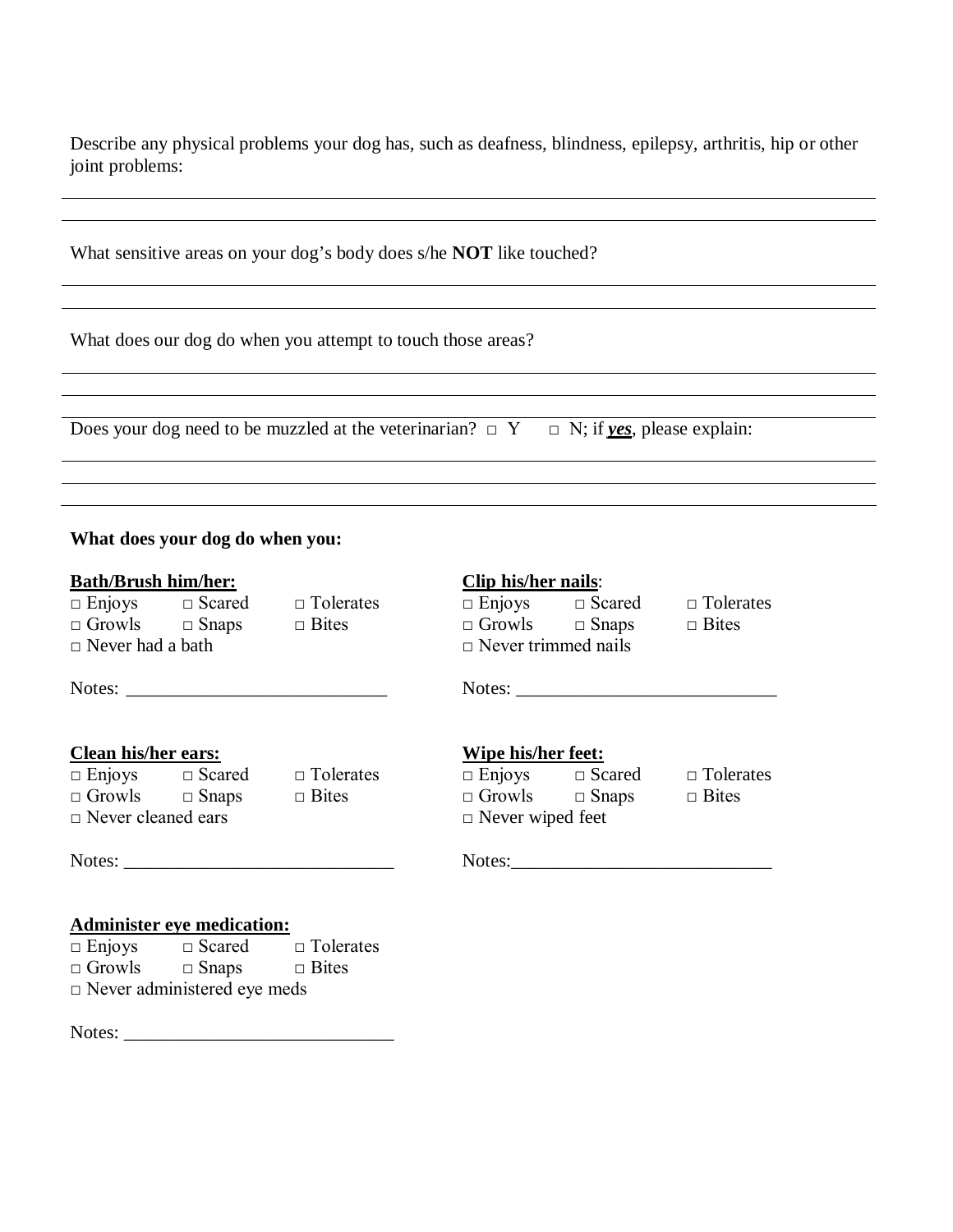## **BEHAVIOR & TRAINING**

What are your dog's bad habits?

How often does your dog have accidents in the house?  $\Box$  Never  $\Box$  Daily  $\Box$  Only when left too long □ Other, please describe:

How many hours can s/he hold it?

List additional pets in your home:

| Species (dog, cat, bird, etc.)                                                 | Pet's Name | Gender & if spayed or neutered | Age |  |
|--------------------------------------------------------------------------------|------------|--------------------------------|-----|--|
|                                                                                |            |                                |     |  |
|                                                                                |            |                                |     |  |
|                                                                                |            |                                |     |  |
|                                                                                |            |                                |     |  |
|                                                                                |            |                                |     |  |
| How does your dog get along with other resident animals?                       |            |                                |     |  |
|                                                                                |            |                                |     |  |
| Has your dog attended 'doggie' daycare or playgroups before? $\Box$ $Y \Box$ N |            |                                |     |  |
| If yes, why are you not returning?                                             |            |                                |     |  |
|                                                                                |            |                                |     |  |
|                                                                                |            |                                |     |  |
|                                                                                |            |                                |     |  |

How did s/he behave?

How does your dog get along with other dogs?

Describe your dog's play style with other dogs?

- $\Box$  rough and tumble
- $\Box$  loves to play, is gentle
- $\Box$  takes time to get to know, warms up eventually
- $\Box$  other/explain: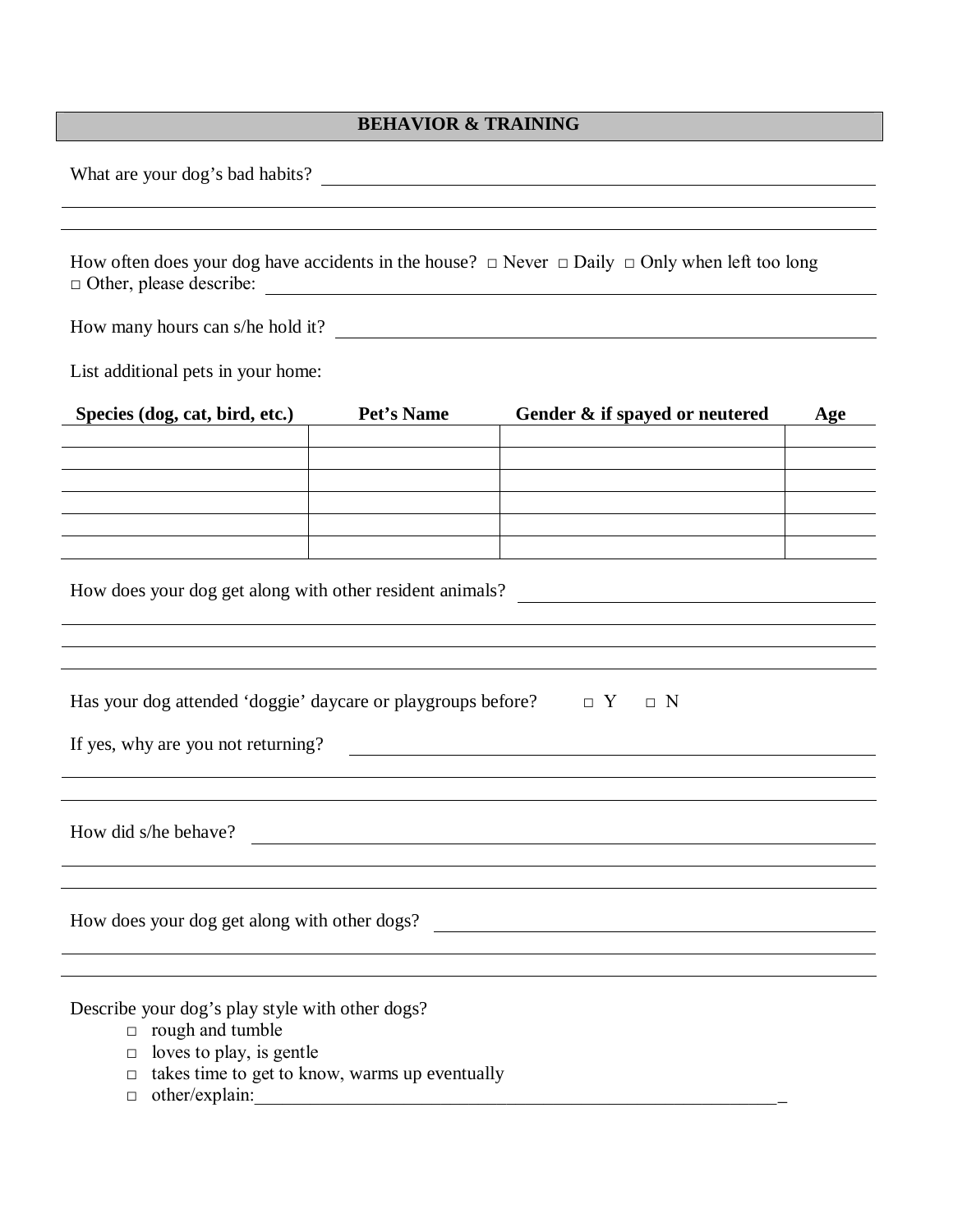How often does your dog socialize with other dogs?

|                                                                                                                                                | What is your dog's training history? $\Box$ None $\Box$ Trained yourself $\Box$ Agility $\Box$ Private training<br>$\Box$ Group class - basic $\Box$ Group class - advanced $\Box$ Other:    |  |  |  |
|------------------------------------------------------------------------------------------------------------------------------------------------|----------------------------------------------------------------------------------------------------------------------------------------------------------------------------------------------|--|--|--|
| List any fears or apprehensions your dog may have and describe his/her reaction to each – for example,<br>thunder, fire works, big dogs, etc.: |                                                                                                                                                                                              |  |  |  |
| Fear / Apprehension<br><b>Example 2 Second Dog's Reaction</b><br><u> 1980 - Andrea Station Barbara, amerikan per</u>                           |                                                                                                                                                                                              |  |  |  |
|                                                                                                                                                | ,我们也不会有什么。""我们的人,我们也不会有什么?""我们的人,我们也不会有什么?""我们的人,我们也不会有什么?""我们的人,我们也不会有什么?""我们的人                                                                                                             |  |  |  |
|                                                                                                                                                |                                                                                                                                                                                              |  |  |  |
|                                                                                                                                                | Does your dog do any of the following:<br>$\Box$ eats foreign objects or feces $\Box$ jumps or climbs fences $\Box$ runs away if off leash                                                   |  |  |  |
|                                                                                                                                                | Please check all that apply to your dog $\sim$ please explain regardless of answer                                                                                                           |  |  |  |
|                                                                                                                                                | $\Box$ Yes $\Box$ No Are you able to remove things from your dog's mouth?                                                                                                                    |  |  |  |
|                                                                                                                                                | $\Box$ Yes $\Box$ No Is your dog food or toy aggressive/possessive?<br><u> 1980 - Johann Stoff, deutscher Stoff, der Stoff, der Stoff, der Stoff, der Stoff, der Stoff, der Stoff, der S</u> |  |  |  |
|                                                                                                                                                | $\Box$ Yes $\Box$ No Has your dog ever bitten a person?                                                                                                                                      |  |  |  |
|                                                                                                                                                | $\Box$ Yes $\Box$ No Has your dog ever been in a serious dog fight?                                                                                                                          |  |  |  |
| $\Box$ Yes $\Box$ No                                                                                                                           | Is your dog aggressive <i>on leash</i> (growls, lunges, or snarls)?                                                                                                                          |  |  |  |
|                                                                                                                                                | $\Box$ Yes $\Box$ No Is your dog aggressive <i>off leash</i> (growls, lunges, snarls)?                                                                                                       |  |  |  |
|                                                                                                                                                | $\Box$ Yes $\Box$ No Is your dog crate trained?                                                                                                                                              |  |  |  |
| $\Box$ Yes $\Box$ No                                                                                                                           | Any separation anxiety?                                                                                                                                                                      |  |  |  |